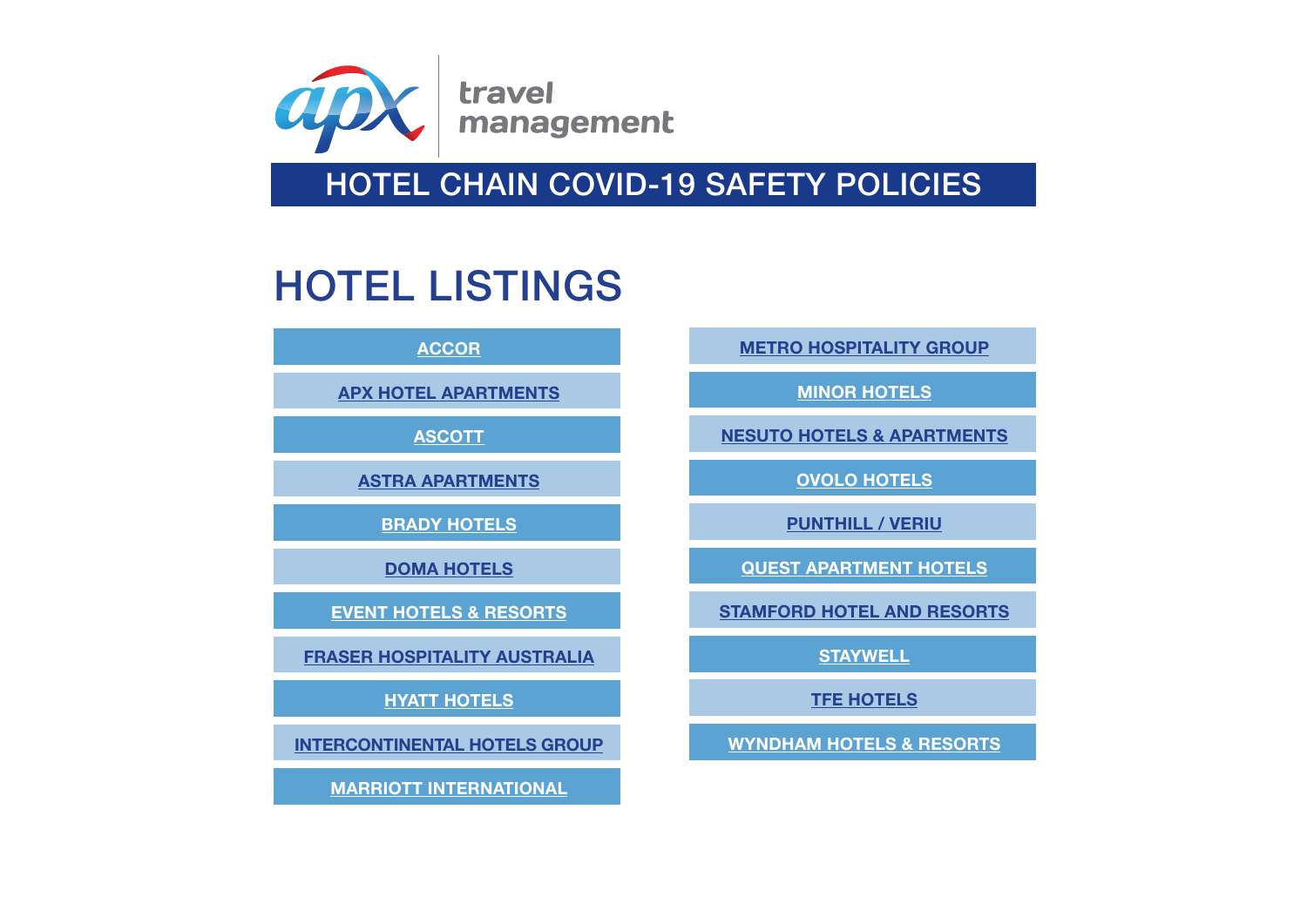<span id="page-1-0"></span>

| <b>EACK TO INDEX</b>       |                                                        | <b>ACCOR</b>                                                                                                                                                                                                     | <b>APX HOTEL</b><br><b>APARTMENTS</b> | <b>ASCOTT</b>                                      | <b>ASTRA</b><br><b>APARTMENTS</b>                      |
|----------------------------|--------------------------------------------------------|------------------------------------------------------------------------------------------------------------------------------------------------------------------------------------------------------------------|---------------------------------------|----------------------------------------------------|--------------------------------------------------------|
|                            |                                                        | Sofitel, MGallery, Pullman,<br>Art Serries, Swissotel, Novotel,<br>Mercure, Grand Mercure,<br>Mantra, Peppers, The Sebel,<br>Tribe, Breakfree, ibis,<br>ibis Styles, Ibis Budget,<br>Fairmont Hotels and Resorts |                                       | Citadines, Somerset                                |                                                        |
|                            | <b>PROGRAM NAME</b>                                    | <b>Accor ALLSAFE</b>                                                                                                                                                                                             |                                       | <b>ASCOTT CARES Program</b>                        |                                                        |
|                            | <b>FURTHER DETAILS</b>                                 | https://all.accor.com/event/allsafe.<br>en.shtml                                                                                                                                                                 |                                       | https://www.the-ascott.com/en/<br>ascottcares.html | https://www.astraapartments.<br>com.au/covid-19-update |
|                            | Social distancing enforced at check in/check out       | $\checkmark$                                                                                                                                                                                                     | V                                     | $\checkmark$                                       | $\checkmark$                                           |
|                            | Cashless payments for ancillary payments               | $\checkmark$                                                                                                                                                                                                     | V                                     | ✓                                                  | $\checkmark$                                           |
| <b>CHECK IN/OUT</b>        | Access to sanitiser                                    | $\checkmark$                                                                                                                                                                                                     | V                                     | ✓                                                  | ✓                                                      |
|                            | Contactless check in                                   | V                                                                                                                                                                                                                | V                                     | V                                                  | $\checkmark$                                           |
|                            | Social distancing enforced                             | $\checkmark$                                                                                                                                                                                                     | V                                     | $\checkmark$                                       | $\checkmark$                                           |
|                            | Social distancing signage                              | ✓                                                                                                                                                                                                                | V                                     | $\boldsymbol{\nu}$                                 | $\mathbf v$                                            |
| <b>PUBLIC AREAS</b>        | Sanitiser stations                                     | V                                                                                                                                                                                                                | V                                     | $\checkmark$                                       | $\boldsymbol{\nu}$                                     |
|                            | Regular sanitising of high touch items, i.e. elevators | $\checkmark$                                                                                                                                                                                                     | V                                     | $\boldsymbol{\nu}$                                 | $\checkmark$                                           |
|                            | Disinfectant wipes or sanitiser in rooms               | $\checkmark$                                                                                                                                                                                                     | V                                     |                                                    | $\checkmark$                                           |
|                            | Online compendiums                                     | $\boldsymbol{\nu}$                                                                                                                                                                                               | V                                     |                                                    | $\checkmark$                                           |
| <b>ROOMS</b>               | Declutter unnecessary amenities                        | ✓                                                                                                                                                                                                                | V                                     | $\checkmark$                                       | $\checkmark$                                           |
|                            | Additional cleaning of high touch items                | V                                                                                                                                                                                                                | V                                     | V                                                  | V                                                      |
|                            | Deep clean post stay                                   | $\checkmark$                                                                                                                                                                                                     | V                                     | $\checkmark$                                       | $\checkmark$                                           |
|                            | Online menu                                            | $\checkmark$                                                                                                                                                                                                     | N/A                                   | $\checkmark$                                       | N/A                                                    |
| <b>ROOM SERVICE</b>        | Contactless delivery                                   | V                                                                                                                                                                                                                | N/A                                   | $\checkmark$                                       | N/A                                                    |
| <b>FOOD &amp; BEVERAGE</b> | Reinforced food safety standards                       | V                                                                                                                                                                                                                | N/A                                   | $\checkmark$                                       | N/A                                                    |
|                            | Social distancing in restaurants and bars              | $\checkmark$                                                                                                                                                                                                     | N/A                                   | $\checkmark$                                       | N/A                                                    |
|                            |                                                        |                                                                                                                                                                                                                  |                                       |                                                    |                                                        |
| <b>GENERAL</b>             | Hospital grade cleaning products used throughout       | V<br>✓                                                                                                                                                                                                           | V                                     | $\checkmark$<br>$\overline{\mathbf{v}}$            | $\checkmark$                                           |
|                            | Staff training and education program                   | ✓                                                                                                                                                                                                                | V                                     | $\boldsymbol{\nu}$                                 | $\checkmark$                                           |
|                            | Dedicated team overseeing all hotels in group          | ✓                                                                                                                                                                                                                | V                                     |                                                    | $\checkmark$                                           |
|                            | Medical Assistance Program                             |                                                                                                                                                                                                                  |                                       |                                                    |                                                        |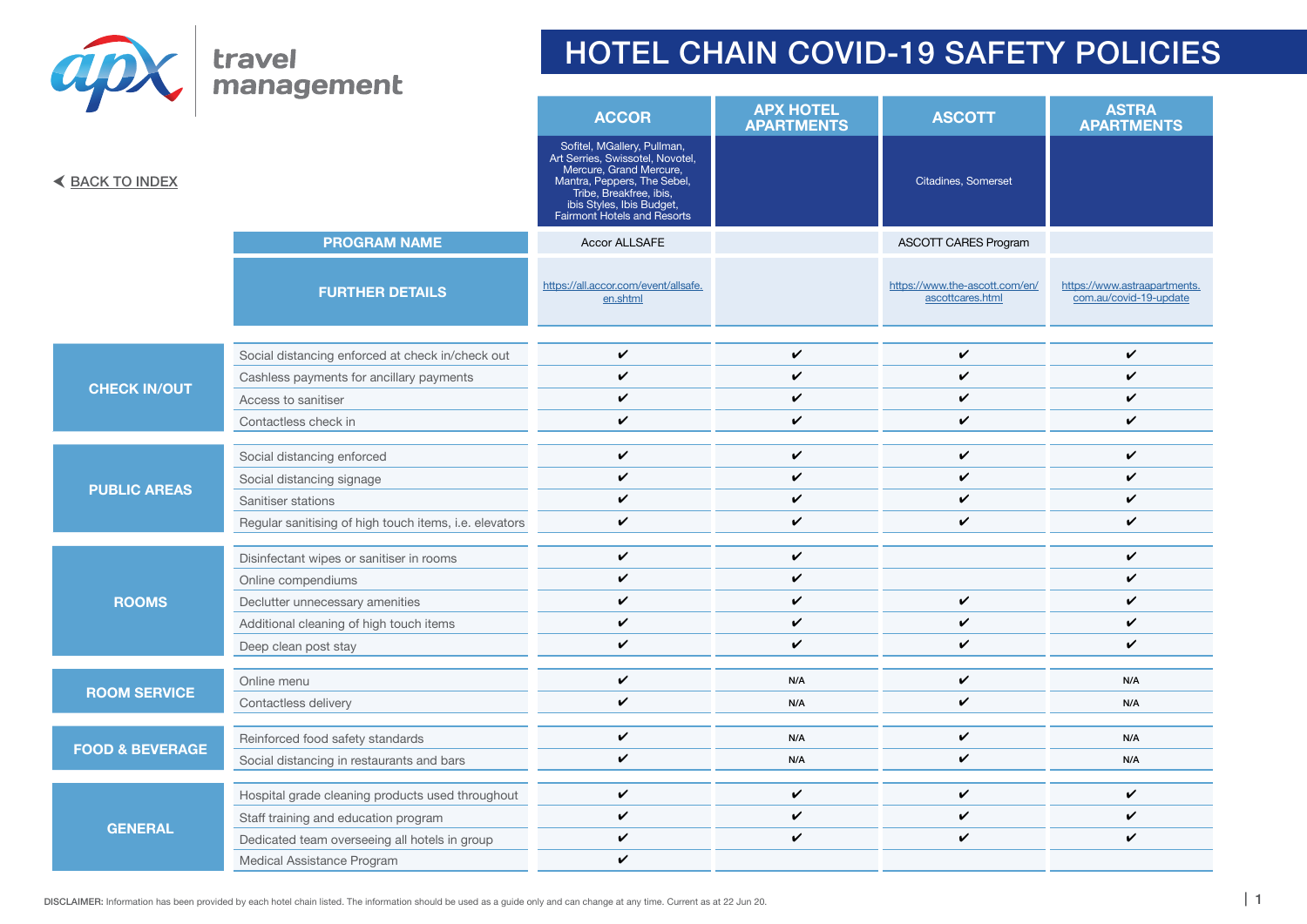<span id="page-2-0"></span> $\widehat{d}$   $\widehat{D}$  travel

|                            |                                                                              | <b>BRADY HOTELS</b>                                                                                                    | <b>DOMA HOTELS</b>                                                                                                           | <b>EVENT HOTELS</b><br>& RESORTS                     | <b>FRASER HOSPITALITY</b><br><b>AUSTRALIA</b>               |
|----------------------------|------------------------------------------------------------------------------|------------------------------------------------------------------------------------------------------------------------|------------------------------------------------------------------------------------------------------------------------------|------------------------------------------------------|-------------------------------------------------------------|
| <b>EACK TO INDEX</b>       |                                                                              | Brady Hotel Central Melbourne,<br>Brady Hotel Jones Lane                                                               | Hotel Realm,<br>Burbury Hotel & Apartments,<br>Little National Hotel,<br><b>Brassey Hotel,</b><br><b>Pinnacle Apartments</b> | Rydges, Atura, QT                                    |                                                             |
|                            | <b>PROGRAM NAME</b>                                                          |                                                                                                                        |                                                                                                                              |                                                      |                                                             |
|                            | <b>FURTHER DETAILS</b>                                                       | www.bradyhotels.com.au/cen-<br>tral-melbourne/covid-19-update<br>www.bradyhotels.com.au/jones-<br>lane/covid-19-update |                                                                                                                              | https://www.rydges.com/about-<br>us/covid-safe-plan/ | https://www.frasershospitality.<br>com/covid-19-update.html |
|                            | Social distancing enforced at check in/check out                             | $\checkmark$                                                                                                           | $\checkmark$                                                                                                                 | V                                                    | V                                                           |
|                            | Cashless payments for ancillary payments                                     | $\checkmark$                                                                                                           | V                                                                                                                            | V                                                    | V                                                           |
| <b>CHECK IN/OUT</b>        | Access to sanitiser                                                          | $\mathbf v$                                                                                                            | ✓                                                                                                                            | ✓                                                    | ✓                                                           |
|                            | Contactless check in                                                         | $\checkmark$                                                                                                           | V                                                                                                                            | V                                                    | V                                                           |
|                            |                                                                              |                                                                                                                        |                                                                                                                              |                                                      |                                                             |
|                            | Social distancing enforced                                                   | $\checkmark$<br>V                                                                                                      | $\checkmark$<br>V                                                                                                            | V<br>$\mathbf v$                                     | ✓<br>✓                                                      |
| <b>PUBLIC AREAS</b>        | Social distancing signage                                                    | $\boldsymbol{\nu}$                                                                                                     | ✓                                                                                                                            | ✓                                                    | ✓                                                           |
|                            | Sanitiser stations<br>Regular sanitising of high touch items, i.e. elevators | $\checkmark$                                                                                                           | $\checkmark$                                                                                                                 | V                                                    | V                                                           |
|                            |                                                                              |                                                                                                                        |                                                                                                                              |                                                      |                                                             |
|                            | Disinfectant wipes or sanitiser in rooms                                     |                                                                                                                        |                                                                                                                              |                                                      | $\mathbf v$                                                 |
|                            | Online compendiums                                                           | $\checkmark$                                                                                                           | V                                                                                                                            |                                                      |                                                             |
| <b>ROOMS</b>               | Declutter unnecessary amenities                                              | $\boldsymbol{\nu}$                                                                                                     | $\checkmark$                                                                                                                 | $\checkmark$                                         | V                                                           |
|                            | Additional cleaning of high touch items                                      | $\checkmark$                                                                                                           | ✓                                                                                                                            | ✓                                                    | ✓                                                           |
|                            | Deep clean post stay                                                         | $\checkmark$                                                                                                           | V                                                                                                                            | V                                                    | V                                                           |
|                            | Online menu                                                                  | $\checkmark$                                                                                                           | $\checkmark$                                                                                                                 |                                                      | V                                                           |
| <b>ROOM SERVICE</b>        | Contactless delivery                                                         | $\checkmark$                                                                                                           | $\checkmark$                                                                                                                 | $\checkmark$                                         | V                                                           |
|                            |                                                                              |                                                                                                                        |                                                                                                                              |                                                      |                                                             |
| <b>FOOD &amp; BEVERAGE</b> | Reinforced food safety standards                                             | $\checkmark$                                                                                                           | $\checkmark$                                                                                                                 | V                                                    | N/A                                                         |
|                            | Social distancing in restaurants and bars                                    | $\checkmark$                                                                                                           | $\checkmark$                                                                                                                 | V                                                    | N/A                                                         |
|                            | Hospital grade cleaning products used throughout                             | V                                                                                                                      | V                                                                                                                            | V                                                    | V                                                           |
| <b>GENERAL</b>             | Staff training and education program                                         | $\checkmark$                                                                                                           | V                                                                                                                            | $\boldsymbol{\nu}$                                   | V                                                           |
|                            | Dedicated team overseeing all hotels in group                                | $\checkmark$                                                                                                           | V                                                                                                                            | $\boldsymbol{\nu}$                                   | V                                                           |
|                            | Medical Assistance Program                                                   |                                                                                                                        |                                                                                                                              |                                                      |                                                             |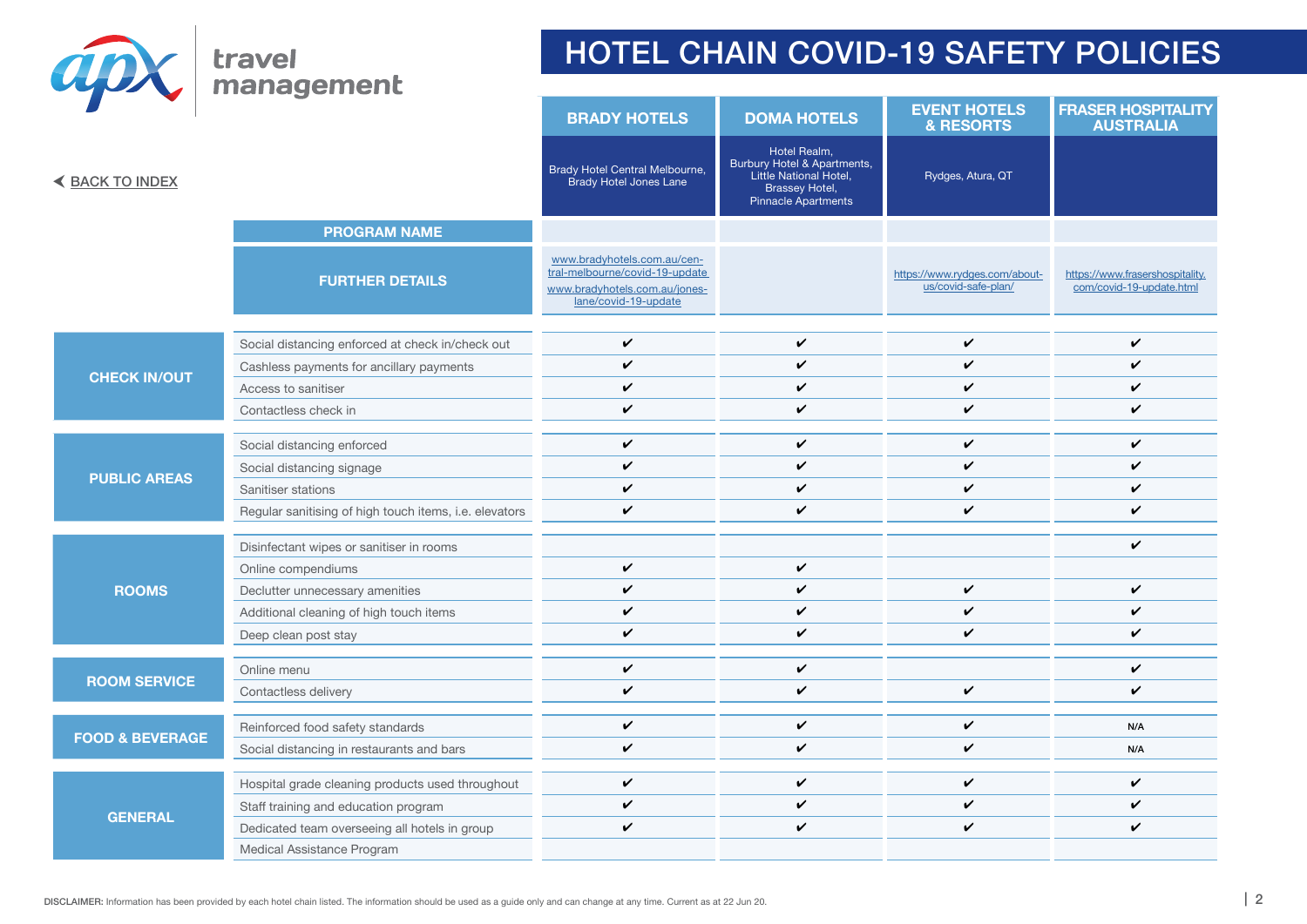<span id="page-3-0"></span>

|                                           |                                                        | <b>HYATT HOTELS</b>                                                    | <b>INTERCONTINENTAL</b><br><b>HOTELS GROUP</b>                                             | <b>MARRIOTT</b><br><b>INTERNATIONAL</b>                                                                                                   | <b>METRO HOSPITALITY</b><br><b>GROUP</b>                                                    |
|-------------------------------------------|--------------------------------------------------------|------------------------------------------------------------------------|--------------------------------------------------------------------------------------------|-------------------------------------------------------------------------------------------------------------------------------------------|---------------------------------------------------------------------------------------------|
| <b><back b="" index<="" to=""></back></b> |                                                        |                                                                        | InterContinental, voco,<br>Hotel Indigo, Crowne Plaza,<br>Holiday Inn, Holiday Inn Express | The Ritz-Carlton,<br>The Luxury Collection,<br>St Regis, W Hotels, Marriott,<br>Sheraton, Westin, Courtyard,<br>Four Points, Aloft Hotels | Metro                                                                                       |
|                                           | <b>PROGRAM NAME</b>                                    |                                                                        | <b>IHG Clean Promise</b>                                                                   | Commitment to Clean                                                                                                                       |                                                                                             |
|                                           | <b>FURTHER DETAILS</b>                                 | https://www.hyatt.com/info/car-<br>ing-for-your-wellbeing-asia-pacific | www.ihg.com/clean                                                                          | https://clean.marriott.com/                                                                                                               | https://metrohotels.com.au/about-<br>us/confidence-and-comfort-when-<br>you-stay-with-metro |
|                                           | Social distancing enforced at check in/check out       | $\checkmark$                                                           | V                                                                                          | $\checkmark$                                                                                                                              | $\checkmark$                                                                                |
|                                           | Cashless payments for ancillary payments               | ✓                                                                      | V                                                                                          | $\boldsymbol{\nu}$                                                                                                                        | V                                                                                           |
| <b>CHECK IN/OUT</b>                       | Access to sanitiser                                    | ✓                                                                      | V                                                                                          | ✓                                                                                                                                         | ✓                                                                                           |
|                                           | Contactless check in                                   |                                                                        | V                                                                                          | $\checkmark$                                                                                                                              | V                                                                                           |
|                                           |                                                        | ✓                                                                      | V                                                                                          | $\checkmark$                                                                                                                              | $\checkmark$                                                                                |
|                                           | Social distancing enforced                             | ✓                                                                      | V                                                                                          | V                                                                                                                                         | V                                                                                           |
| <b>PUBLIC AREAS</b>                       | Social distancing signage<br>Sanitiser stations        | ✓                                                                      | V                                                                                          | $\mathbf v$                                                                                                                               | V                                                                                           |
|                                           | Regular sanitising of high touch items, i.e. elevators | ✓                                                                      | V                                                                                          | $\checkmark$                                                                                                                              | V                                                                                           |
|                                           |                                                        |                                                                        |                                                                                            |                                                                                                                                           |                                                                                             |
|                                           | Disinfectant wipes or sanitiser in rooms               |                                                                        | V                                                                                          | $\checkmark$                                                                                                                              |                                                                                             |
|                                           | Online compendiums                                     |                                                                        | V                                                                                          |                                                                                                                                           |                                                                                             |
| <b>ROOMS</b>                              | Declutter unnecessary amenities                        |                                                                        | V                                                                                          | $\checkmark$                                                                                                                              | $\checkmark$                                                                                |
|                                           | Additional cleaning of high touch items                | $\checkmark$                                                           | V                                                                                          |                                                                                                                                           | ✓                                                                                           |
|                                           | Deep clean post stay                                   | ✓                                                                      |                                                                                            | ✓                                                                                                                                         | V                                                                                           |
|                                           | Online menu                                            |                                                                        | V                                                                                          |                                                                                                                                           | $\checkmark$                                                                                |
| <b>ROOM SERVICE</b>                       | Contactless delivery                                   | V                                                                      | V                                                                                          | $\checkmark$                                                                                                                              | V                                                                                           |
|                                           |                                                        |                                                                        |                                                                                            |                                                                                                                                           |                                                                                             |
| <b>FOOD &amp; BEVERAGE</b>                | Reinforced food safety standards                       | V                                                                      | V                                                                                          | $\checkmark$                                                                                                                              | $\checkmark$                                                                                |
|                                           | Social distancing in restaurants and bars              | V                                                                      | V                                                                                          | ✓                                                                                                                                         | V                                                                                           |
| <b>GENERAL</b>                            | Hospital grade cleaning products used throughout       | ✓                                                                      | V                                                                                          | V                                                                                                                                         | V                                                                                           |
|                                           | Staff training and education program                   | ✓                                                                      | V                                                                                          | ✓                                                                                                                                         | V                                                                                           |
|                                           | Dedicated team overseeing all hotels in group          | ✓                                                                      | V                                                                                          | ✓                                                                                                                                         | V                                                                                           |
|                                           | Medical Assistance Program                             |                                                                        |                                                                                            |                                                                                                                                           |                                                                                             |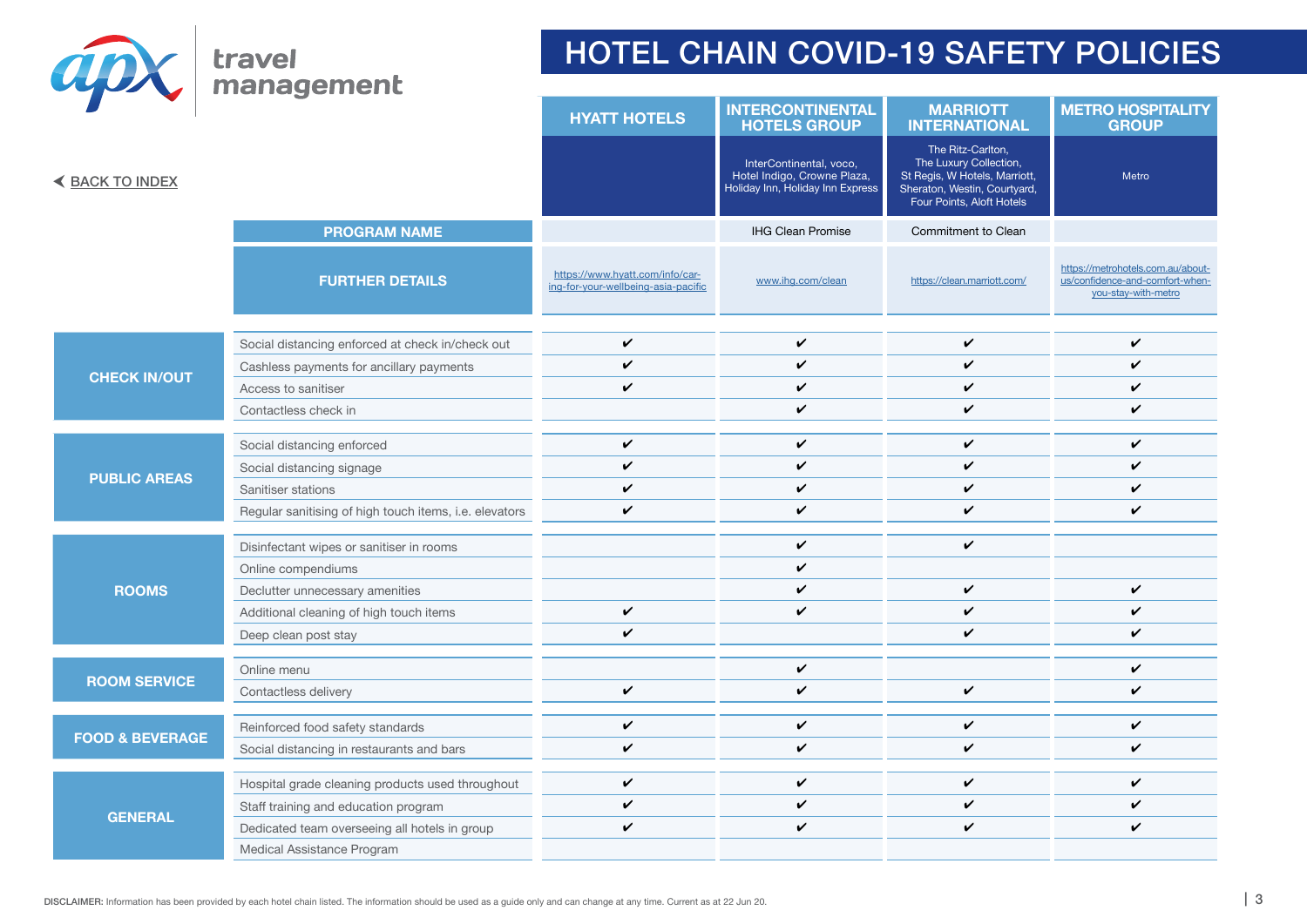<span id="page-4-0"></span>

|                            |                                                        | <b>MINOR HOTELS</b>                                               | <b>NESUTO HOTELS</b><br><b>&amp; APARTMENTS</b> | <b>OVOLO HOTELS</b>                                 | <b>PUNTHILL / VERIU</b>                      |
|----------------------------|--------------------------------------------------------|-------------------------------------------------------------------|-------------------------------------------------|-----------------------------------------------------|----------------------------------------------|
| <b>EACK TO INDEX</b>       |                                                        | Oaks, Avani, iStay                                                |                                                 |                                                     | Puntill, Veriu                               |
|                            | <b>PROGRAM NAME</b>                                    | SureStay                                                          | <b>Travel Safe</b>                              |                                                     | <b>Health First</b>                          |
|                            | <b>FURTHER DETAILS</b>                                 | https://www.oakshotels.com/en/<br>travel-advisory-policy-covid-19 | https://www.nesuto.com/<br>covid-19updates      | https://ovolohotels.com/coronavi-<br>rus-statement/ | https://www.punthill.com.au/<br>healthfirst/ |
|                            | Social distancing enforced at check in/check out       | $\checkmark$                                                      | V                                               | $\checkmark$                                        | $\checkmark$                                 |
|                            | Cashless payments for ancillary payments               | $\checkmark$                                                      | V                                               | V                                                   | $\checkmark$                                 |
| <b>CHECK IN/OUT</b>        | Access to sanitiser                                    | $\checkmark$                                                      | V                                               | ✓                                                   | $\checkmark$                                 |
|                            | Contactless check in                                   | $\checkmark$                                                      | V                                               |                                                     | $\boldsymbol{\nu}$                           |
|                            |                                                        | $\checkmark$                                                      | V                                               | $\checkmark$                                        | $\checkmark$                                 |
|                            | Social distancing enforced                             | $\checkmark$                                                      | V                                               | ✓                                                   | V                                            |
| <b>PUBLIC AREAS</b>        | Social distancing signage<br>Sanitiser stations        | $\checkmark$                                                      | V                                               | ✓                                                   | $\checkmark$                                 |
|                            | Regular sanitising of high touch items, i.e. elevators | $\checkmark$                                                      | V                                               | $\checkmark$                                        | $\checkmark$                                 |
|                            |                                                        |                                                                   |                                                 |                                                     |                                              |
|                            | Disinfectant wipes or sanitiser in rooms               |                                                                   |                                                 | $\boldsymbol{\nu}$                                  |                                              |
|                            | Online compendiums                                     |                                                                   | V                                               | V                                                   | $\checkmark$                                 |
| <b>ROOMS</b>               | Declutter unnecessary amenities                        | $\checkmark$                                                      | V                                               | $\checkmark$                                        | $\checkmark$                                 |
|                            | Additional cleaning of high touch items                | $\mathbf{v}$                                                      | V                                               | V                                                   | $\checkmark$                                 |
|                            | Deep clean post stay                                   | ✓                                                                 | V                                               | $\checkmark$                                        | $\checkmark$                                 |
|                            | Online menu                                            |                                                                   |                                                 | $\checkmark$                                        | $\checkmark$                                 |
| <b>ROOM SERVICE</b>        | Contactless delivery                                   | $\checkmark$                                                      | $\checkmark$                                    | V                                                   | $\checkmark$                                 |
|                            |                                                        |                                                                   |                                                 |                                                     |                                              |
| <b>FOOD &amp; BEVERAGE</b> | Reinforced food safety standards                       | $\checkmark$                                                      | V                                               | V                                                   | N/A                                          |
|                            | Social distancing in restaurants and bars              | $\checkmark$                                                      | V                                               | $\checkmark$                                        | N/A                                          |
| <b>GENERAL</b>             | Hospital grade cleaning products used throughout       | $\checkmark$                                                      | V                                               | $\checkmark$                                        | $\checkmark$                                 |
|                            | Staff training and education program                   | $\checkmark$                                                      | V                                               | ✓                                                   | $\checkmark$                                 |
|                            | Dedicated team overseeing all hotels in group          | $\checkmark$                                                      | V                                               | ✓                                                   | $\checkmark$                                 |
|                            | Medical Assistance Program                             |                                                                   |                                                 |                                                     |                                              |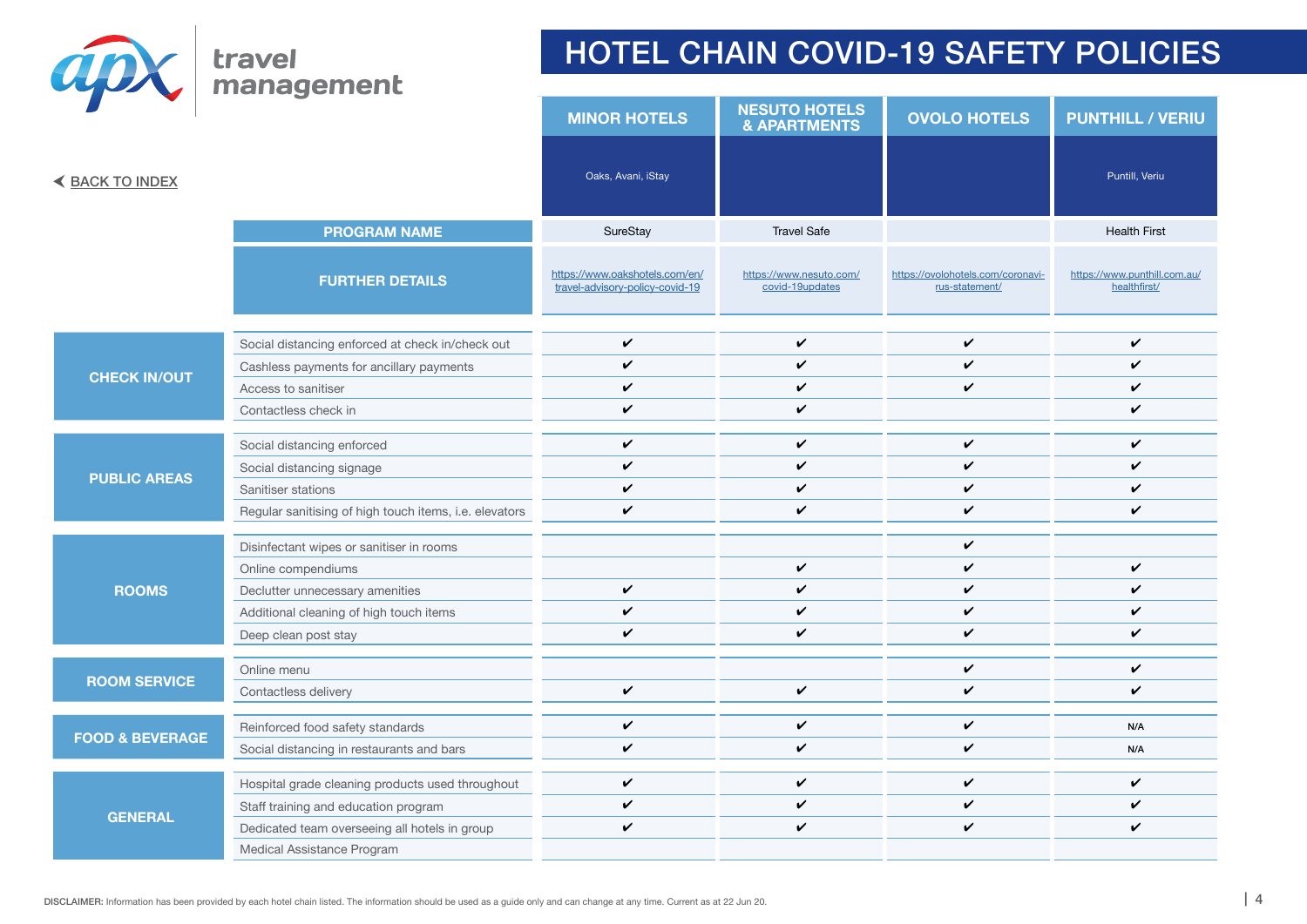<span id="page-5-0"></span>

|                                           |                                                        | <b>QUEST APARTMENT</b><br><b>HOTELS</b>         | <b>STAMFORD HOTEL</b><br><b>AND RESORTS</b>  | <b>STAYWELL</b>                                                 | <b>TFE HOTELS</b>                                                                                                |
|-------------------------------------------|--------------------------------------------------------|-------------------------------------------------|----------------------------------------------|-----------------------------------------------------------------|------------------------------------------------------------------------------------------------------------------|
| <b><back b="" index<="" to=""></back></b> |                                                        |                                                 |                                              | Park Regis, Leisure Inn                                         | Adina Apartment Hotels,<br>Vibe Hotels, Travelodge Hotels,<br>Rendezvous Hotels,<br><b>TFE Hotels Collection</b> |
|                                           | <b>PROGRAM NAME</b>                                    | Stay Safe                                       | <b>Stamford Safe</b>                         | Stay Well A Stay Well Measure                                   | <b>TFE Clean Touch</b>                                                                                           |
|                                           | <b>FURTHER DETAILS</b>                                 | https://www.questapartments.com.<br>au/yourstay | https://www.stamford.com.au/<br>stamfordsafe | https://www.staywellgroup.com/<br>covid-19-guest-communication/ | https://www.tfehotels.com/en/<br>about/clean-touch/                                                              |
|                                           | Social distancing enforced at check in/check out       | $\checkmark$                                    | V                                            | V                                                               | $\checkmark$                                                                                                     |
|                                           | Cashless payments for ancillary payments               | V                                               | V                                            | V                                                               | $\checkmark$                                                                                                     |
| <b>CHECK IN/OUT</b>                       | Access to sanitiser                                    | $\checkmark$                                    | V                                            | $\checkmark$                                                    | $\checkmark$                                                                                                     |
|                                           | Contactless check in                                   | $\checkmark$                                    | V                                            |                                                                 | $\checkmark$                                                                                                     |
|                                           | Social distancing enforced                             | $\checkmark$                                    | V                                            | $\checkmark$                                                    | $\checkmark$                                                                                                     |
|                                           | Social distancing signage                              | $\checkmark$                                    | V                                            | V                                                               | V                                                                                                                |
| <b>PUBLIC AREAS</b>                       | Sanitiser stations                                     | $\checkmark$                                    | V                                            | $\checkmark$                                                    | V                                                                                                                |
|                                           | Regular sanitising of high touch items, i.e. elevators | $\checkmark$                                    | V                                            | $\checkmark$                                                    | $\checkmark$                                                                                                     |
|                                           | Disinfectant wipes or sanitiser in rooms               |                                                 |                                              | $\checkmark$                                                    | $\checkmark$                                                                                                     |
|                                           | Online compendiums                                     |                                                 | V                                            |                                                                 | V                                                                                                                |
| <b>ROOMS</b>                              | Declutter unnecessary amenities                        | V                                               | V                                            | $\checkmark$                                                    | V                                                                                                                |
|                                           | Additional cleaning of high touch items                | $\checkmark$                                    | V                                            | V                                                               | $\checkmark$                                                                                                     |
|                                           | Deep clean post stay                                   | $\checkmark$                                    | V                                            | $\checkmark$                                                    | $\checkmark$                                                                                                     |
|                                           | Online menu                                            | $\checkmark$                                    | V                                            | $\checkmark$                                                    | $\checkmark$                                                                                                     |
| <b>ROOM SERVICE</b>                       | Contactless delivery                                   | $\checkmark$                                    | V                                            |                                                                 | V                                                                                                                |
|                                           | Reinforced food safety standards                       | N/A                                             | V                                            | $\checkmark$                                                    | $\checkmark$                                                                                                     |
| <b>FOOD &amp; BEVERAGE</b>                | Social distancing in restaurants and bars              | N/A                                             | V                                            | $\checkmark$                                                    | $\checkmark$                                                                                                     |
|                                           |                                                        |                                                 |                                              |                                                                 |                                                                                                                  |
| <b>GENERAL</b>                            | Hospital grade cleaning products used throughout       | $\checkmark$                                    | V                                            | V                                                               | $\checkmark$                                                                                                     |
|                                           | Staff training and education program                   | $\checkmark$                                    | V                                            | ✓                                                               | $\checkmark$                                                                                                     |
|                                           | Dedicated team overseeing all hotels in group          | $\checkmark$                                    | V                                            | $\mathbf{v}$                                                    | $\checkmark$                                                                                                     |
|                                           | Medical Assistance Program                             |                                                 |                                              |                                                                 |                                                                                                                  |